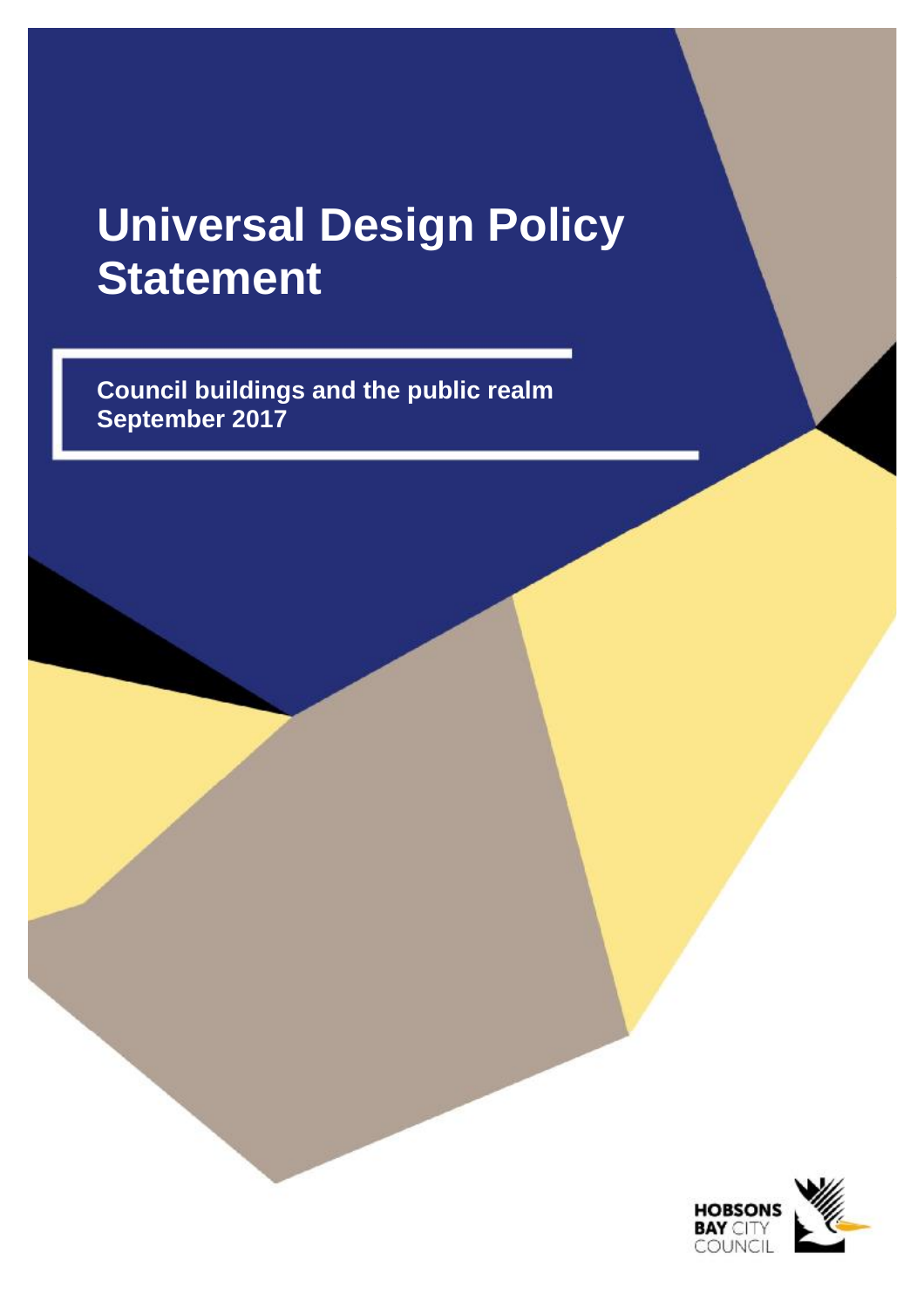#### **Acknowledgements**

#### September 2017

This policy statement was compiled by the Hobsons Bay Strategy and Advocacy Department with guidance sought from Allen Kong Architect Pty Ltd. For further information contact the Hobsons Bay City Council on 9932 1000 **[www.hobsonsbay.vic.gov.au](http://www.hobsonsbay.vic.gov.au)**

Council acknowledges all language groups of the Kulin Nation as the traditional owners of these municipal lands. We recognise the first people's relationship to this land and offer our respect to their elders past and present.

Council acknowledges the legal responsibility to comply with *the Charter of Human Rights and Responsibilities Act 2006* and the *Equal Opportunity Act 2010*. The Charter of Human Rights and Responsibilities is designed to protect the fundamental rights and freedoms of citizens. The Charter gives legal protection to 20 fundamental human rights under four key values that include freedom, respect, equality and dignity.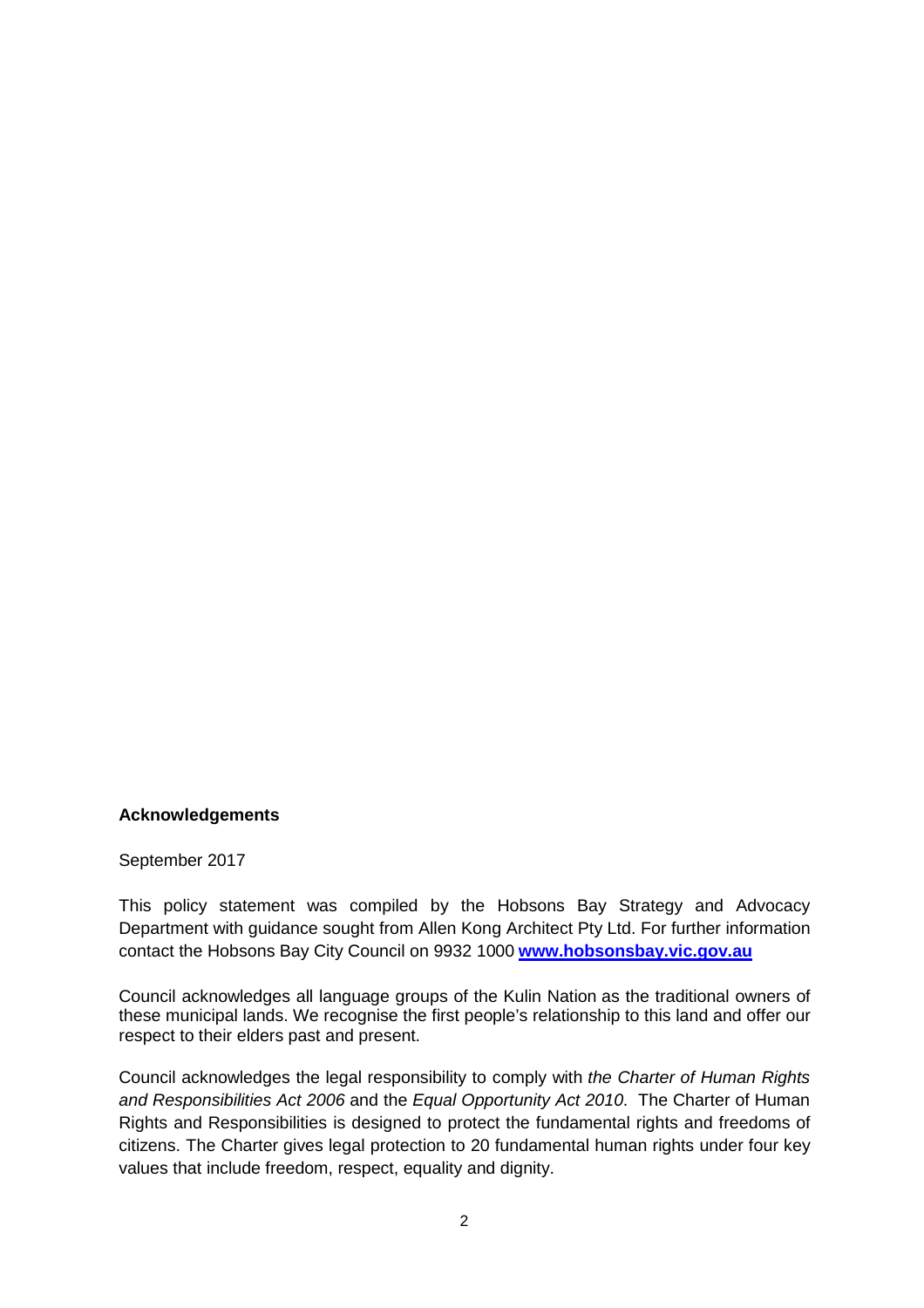# **Contents**

| New Council buildings and buildings requiring significant upgrades  11 |
|------------------------------------------------------------------------|
|                                                                        |
|                                                                        |
|                                                                        |
|                                                                        |
|                                                                        |
|                                                                        |
|                                                                        |
|                                                                        |
|                                                                        |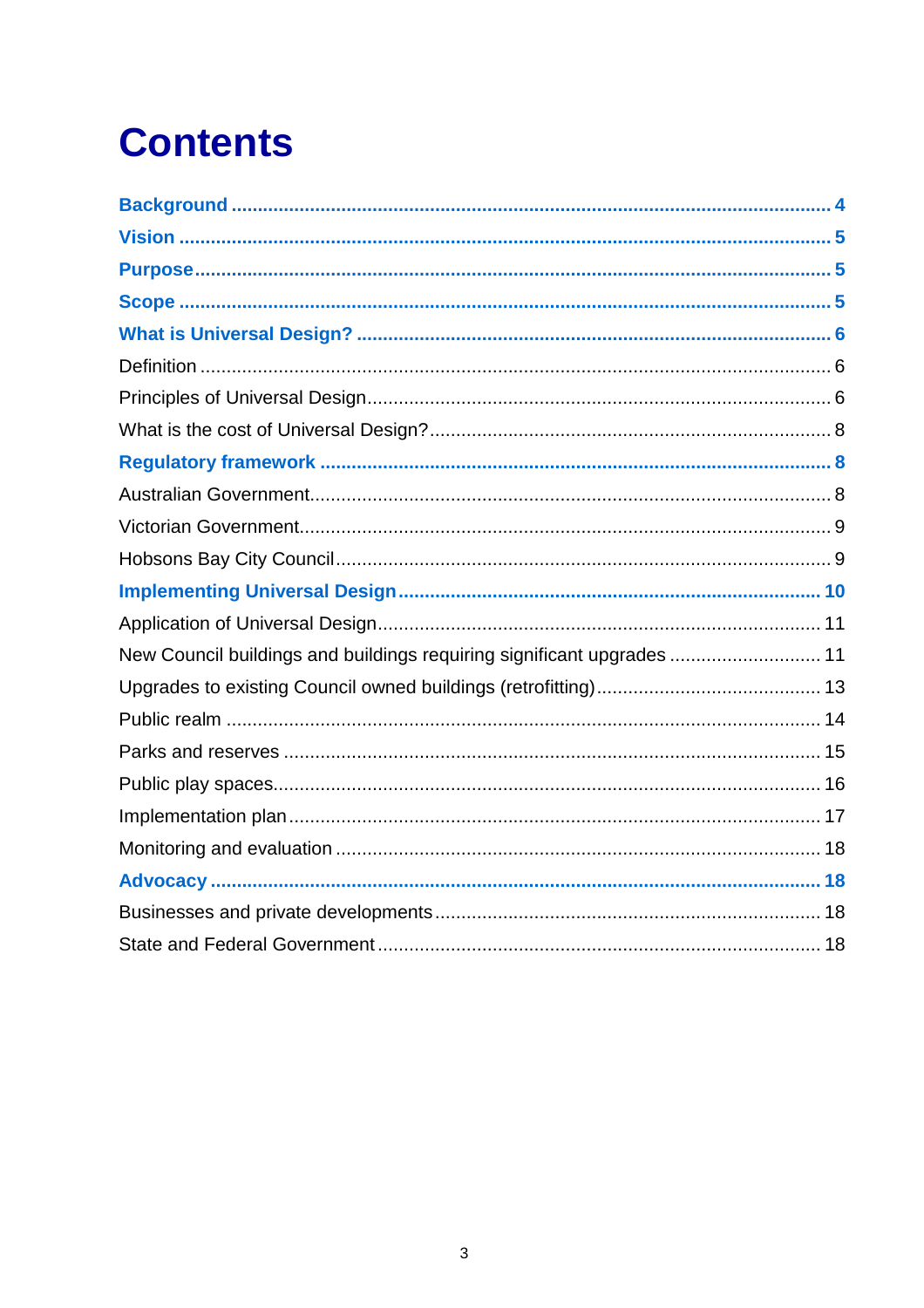# **Background**

Hobsons Bay 2030, the community's long term vision for the municipality states that by 2030, embracing our heritage, environment and diversity, we – the community of Hobsons Bay – will be an inclusive, empowered, sustainable and visionary community, led and supported by a progressive Council of excellence.

Hobsons Bay City Council is committed to valuing the wellbeing of our people and our place now and into the future. Providing a safe, clean, accessible and connected municipality, which values diversity, protects its heritage and environment, fosters a strong sense of community and provides opportunities to achieve the best possible health and wellbeing. A place that people are proud to call home.

In relation to accessibility, Council is working towards achieving a fully accessible and inclusive municipality where all residents, regardless of their ability, can reach their full potential and lead fulfilling lives. In order to achieve this, Council is reviewing buildings and public spaces to ensure they are accessible for all, including older people, people with a disability, children, prams users, people from a culturally and linguistically diverse background and people with low literacy.

People with a disability represent approximately 17 per cent (15,769 people) of the total Hobsons Bay population. Whilst disability can impact individuals in many different forms, some of the largest impacts on people with a disability are physical barriers within the built and natural environment. These barriers can restrict their ability to conduct their lives in a spontaneous and unplanned manner. If a community is physically accessible for people with a disability, there is increased access for all community members.

As outlined in Council's Disability Access and Inclusion Strategy 2013-17, people with a disability, their families and carers, have told Council that accessing places and spaces within Hobsons Bay is still an issue. They also stated that some shops, restaurants, playgrounds and beaches continue to be inaccessible. These barriers not only put people with a disability and their families at a greater disadvantage, but also impact other community members such as children, older people, people who have low literacy levels and pram users.

Currently Council builds new buildings, and buildings undergoing significant upgrades or alterations, to comply with the Building Code of Australia (BCA), which requires compliance with a range of access provisions under the *Disability Discrimination Act 1992* (DDA). These standards, however, are only minimum requirements and do not facilitate access for all.

The definition of Universal Design is: "The design of products and environments to be usable by all people, to the greatest extent possible, without the need for adaptation or specialised design" (Ron Mace et al, 1997).

Council is committed to exceeding minimum standards to include Universal Design principles when building new buildings, undertaking significant upgrades to existing buildings, the public realm, and where possible during minor upgrades and maintenance works to existing buildings. In addition, Council will work with private developers and businesses to encourage the use of Universal Design principles as well as advocate to the Victorian and Australian Governments to include the principles of Universal Design into relevant regulatory frameworks.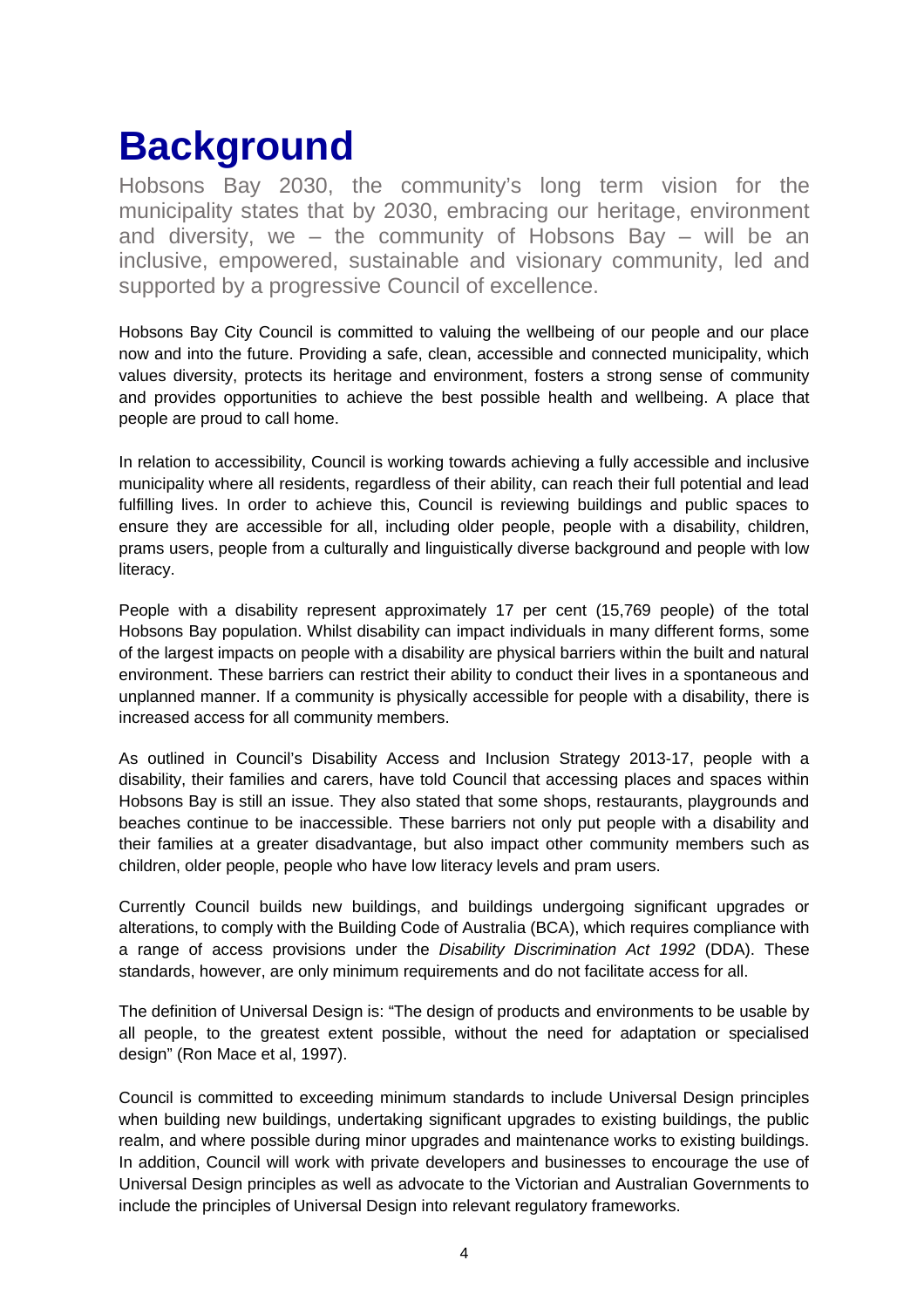# **Vision**

Through Council's Disability Access and Inclusion Strategy 2013-17, Council is working towards the vision of "achieving a fully accessible and inclusive municipality where all residents, regardless of their ability, can reach their full potential".

The Universal Design Policy Statement for Council buildings and the public realm (the Policy Statement), aims to support Council in achieving its vision through ensuring Universal Design principles are included in:

- new buildings
- buildings undergoing significant upgrade
- retrofits of existing buildings
- infrastructure, features and open spaces within the public realm

## **Purpose**

The purpose of this Policy Statement is to provide Council with guidance on how Council buildings and the public realm can improve access through the use of the Universal Design principles. The Policy Statement:

- demonstrates Council's commitment and leadership to accessible places and open spaces and encourages private developers and businesses to implement a similar approach
- sets out the regulatory framework for developing Council's buildings and public infrastructure that are accessible for all
- builds an understanding and a process amongst Council departments for the implementation of the principles of Universal Design when planning, building or redesigning Council buildings and public spaces in order to continually improve accessibility

## **Scope**

The Policy Statement aligns with the principles of Council's Disability Access and Inclusion Strategy 2013-17 and Hobsons Bay 2030, the community's long term vision for the municipality. This statement also provides a targeted approach to Council's role in creating accessible public places and spaces.

The Policy Statement only includes the built environment and public realm owned and or managed by Council. It is acknowledged that it is also important to consider other dimensions of access such as the social, communication and information systems. These elements are included within the principles of Universal Design and within Council's Disability Access and Inclusion Strategy 2013-17.

While the Policy Statement does not look at the built environment outside of Council's direct influence, it does address Council's role in advocacy, calling on the Victorian and Australian Governments, as well as private developers to increase access for all.

In order for this policy statement to be implemented, Council will develop a priority list of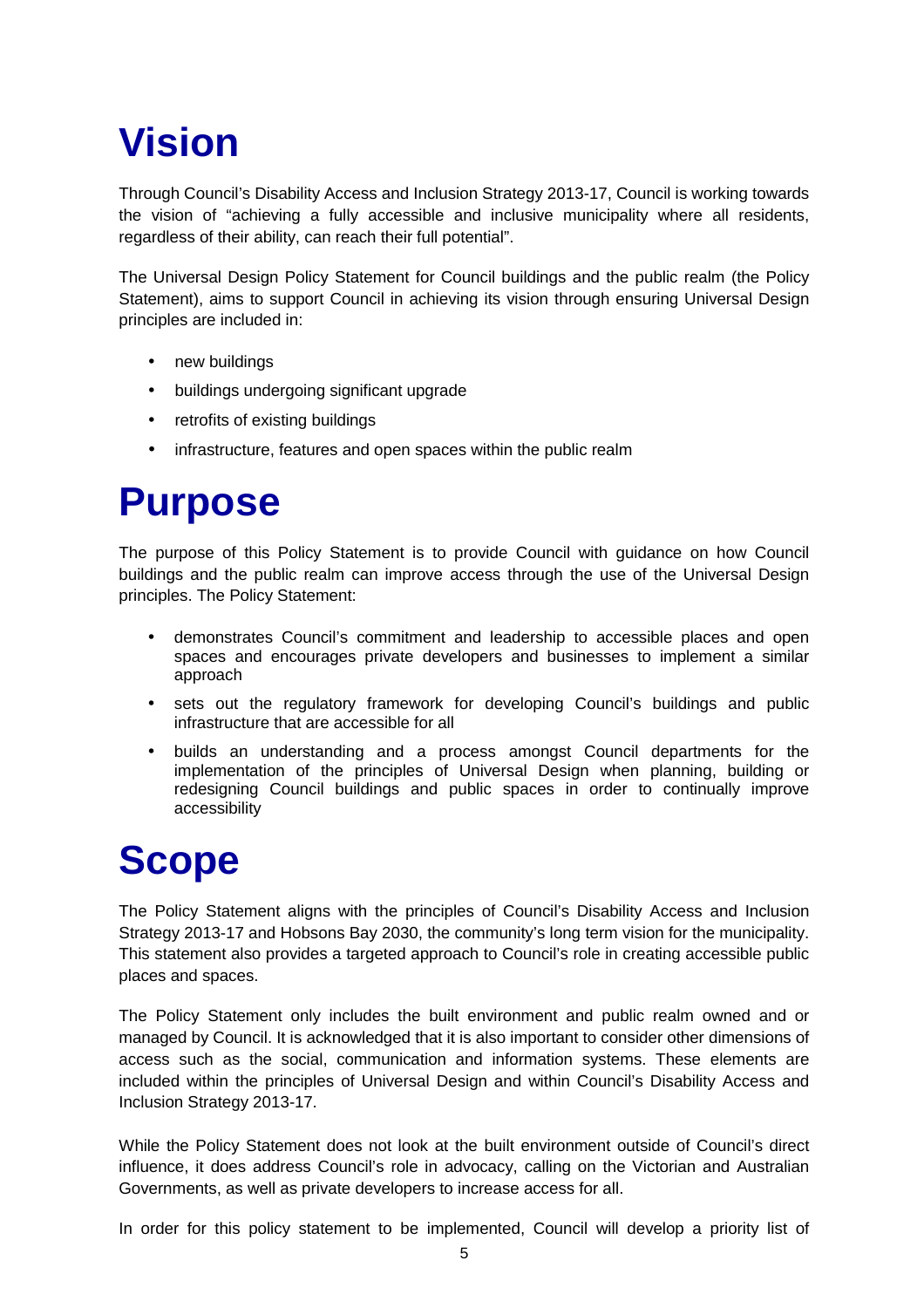Universal Design interventions and investments based on the capital works and assets and maintenance renewal works to be implemented within a realistic timeframe. It is recognised this policy statement sets a vision and aim for Council to work towards upgrading all Council buildings to meet the principles of Universal Design will be an ongoing process.

## **What is Universal Design?**

### **Definition**

Universal Design is a philosophy and not a standard. It is a set of principles developed by architects, product designers, engineers and environmental design researchers to support and guide designers of built environments, products and communications. It is defined as:

*"The design of products and environments to be usable by all people, to the greatest extent possible, without the need for adaptation or specialised design." (Ron Mace et al, 1997)* 

### **Principles of Universal Design**

Universal Design consists of seven guiding principles. The principles can be applied to evaluate existing designs, guide the design process and educate both designers and consumers about the characteristics of more usable products and environments. The principles are:

- 1. Equitable use
- 2. Flexibility in use
- 3. Simple and initiative use
- 4. Perceptible information
- 5. Tolerance of error
- 6. Low physical effort
- 7. Size and space for approach and use

Table 1 below articulates the definition for each of the principles as well as corresponding guidelines.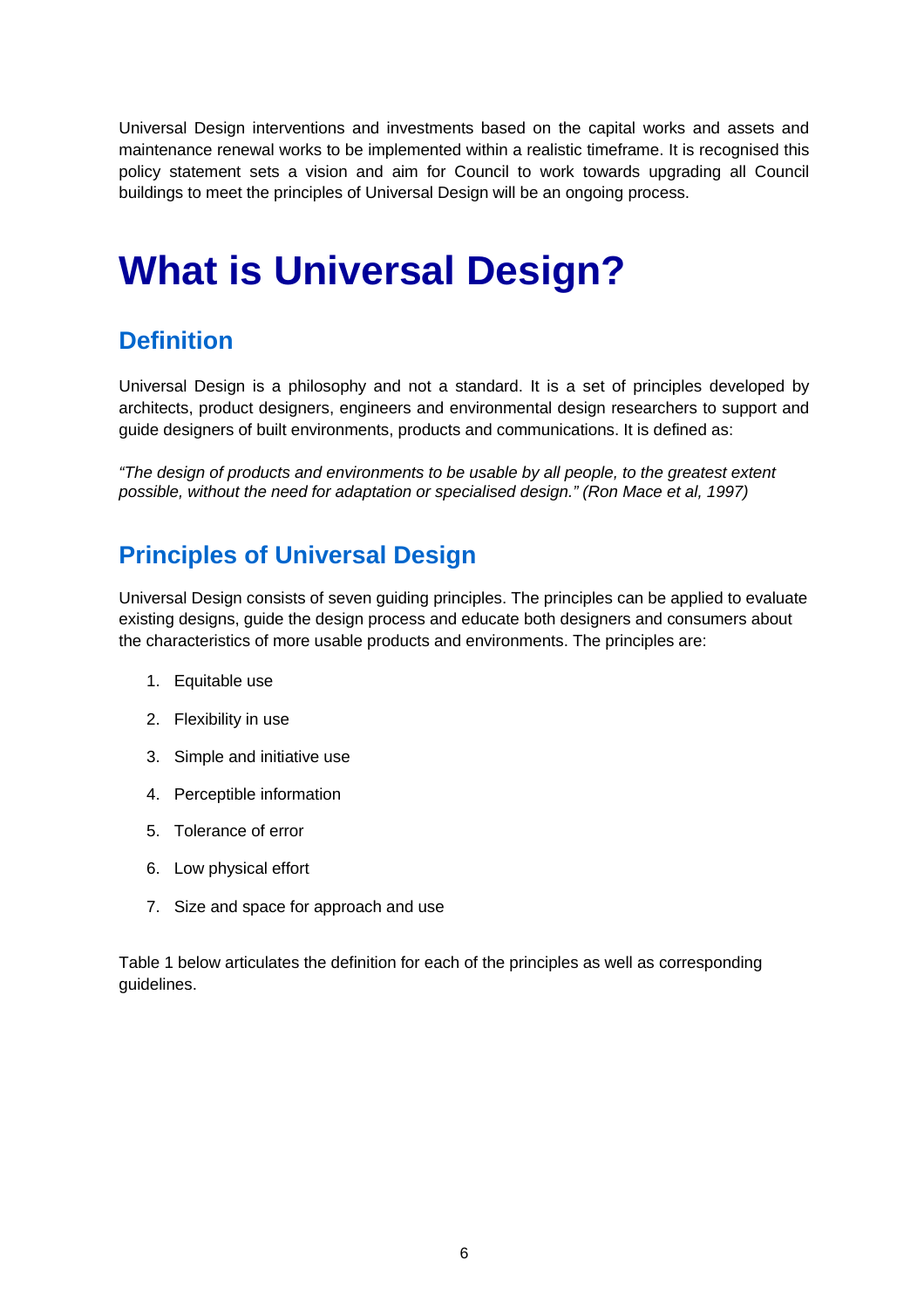| <b>Universal Design</b><br><b>Principle</b>                   | <b>Definition</b>                                                                                                                                       | <b>Guidelines</b>                                                                                                                                                                                                                                                                                                                                                                                                                                                                                                                                    |
|---------------------------------------------------------------|---------------------------------------------------------------------------------------------------------------------------------------------------------|------------------------------------------------------------------------------------------------------------------------------------------------------------------------------------------------------------------------------------------------------------------------------------------------------------------------------------------------------------------------------------------------------------------------------------------------------------------------------------------------------------------------------------------------------|
| <b>Equitable use</b><br>1.                                    | The design is useful and<br>marketable to people with<br>diverse abilities                                                                              | provide the same means of use for all<br>$\bullet$<br>users: identical whenever possible;<br>equivalent when not<br>avoid segregating or stigmatising any users<br>$\bullet$<br>provisions for privacy, security, and safety<br>$\bullet$<br>should be equally available to all users<br>make the design appealing to all users<br>$\bullet$                                                                                                                                                                                                         |
| <b>Flexibility in use</b><br>2.                               | The design<br>accommodates a wide<br>range of individual<br>preferences and abilities                                                                   | providing choice in methods of use<br>$\bullet$<br>accommodate right- or left-handed access<br>$\bullet$<br>and use<br>facilitate the user's accuracy and precision<br>$\bullet$<br>provide adaptability to the user's pace<br>$\bullet$                                                                                                                                                                                                                                                                                                             |
| 3.<br><b>Simple and</b><br>intuitive use                      | Use of the design is easy<br>to understand, regardless<br>of the user's experience,<br>knowledge, language<br>skills, or current<br>concentration level | eliminate unnecessary complexity<br>$\bullet$<br>be consistent with user expectations and<br>$\bullet$<br>intuition<br>accommodate a wide range of literacy and<br>$\bullet$<br>language skills<br>arrange information consistent with its<br>$\bullet$<br>importance<br>provide effective prompting and feedback<br>$\bullet$<br>during and after task completion                                                                                                                                                                                   |
| <b>Perceptible</b><br>4.<br><b>information</b>                | The design communicates<br>necessary information<br>effectively to the user,<br>regardless of ambient<br>conditions or the user's<br>sensory abilities  | use different modes (pictorial, verbal,<br>$\bullet$<br>tactile) for redundant presentation of<br>essential information<br>provide adequate contrast between<br>$\bullet$<br>essential information and its surroundings<br>maximise "legibility" of essential information<br>$\bullet$<br>differentiate elements in ways that can be<br>$\bullet$<br>described (i.e. make it easy to give<br>instructions or directions)<br>provide compatibility with a variety of<br>$\bullet$<br>techniques or devices used by people with<br>sensory limitations |
| 5.<br><b>Tolerance for</b><br>error                           | The design minimises<br>hazards and the adverse<br>consequences of<br>accidental or unintended<br>actions                                               | arrange elements to minimise hazards and<br>$\bullet$<br>errors: most used elements, most<br>accessible; hazardous elements eliminated,<br>isolated, or shielded<br>provide warnings of hazards and errors<br>$\bullet$<br>provide fail safe features<br>$\bullet$<br>discourage unconscious action in tasks that<br>$\bullet$<br>require vigilance                                                                                                                                                                                                  |
| <b>Low physical</b><br>6.<br>effort                           | The design can be used<br>efficiently and comfortably<br>and with a minimum of<br>fatigue                                                               | allow user to maintain a neutral body<br>$\bullet$<br>position<br>use reasonable operating forces<br>$\bullet$<br>minimise repetitive actions<br>$\bullet$<br>minimise sustained physical effort<br>$\bullet$                                                                                                                                                                                                                                                                                                                                        |
| 7.<br><b>Size and space</b><br>for approach and<br><b>use</b> | Appropriate size and<br>space is provided for<br>approach, reach,<br>manipulation, and use<br>regardless of user's body<br>size, posture, or mobility   | provide a clear line of sight to important<br>$\bullet$<br>elements for any seated or standing user<br>make reach to all components comfortable<br>$\bullet$<br>for any seated or standing user<br>accommodate variations in hand and grip<br>$\bullet$<br>size<br>provide adequate space for the use of<br>$\bullet$<br>assistive devices or personal assistance                                                                                                                                                                                    |

**Table 1 The seven principles of Universal Design** *(Ron Mace et al, 1997)*

**Computer Control Control Control Copyright 1997 North Carolina State University, The Center for Universal Design**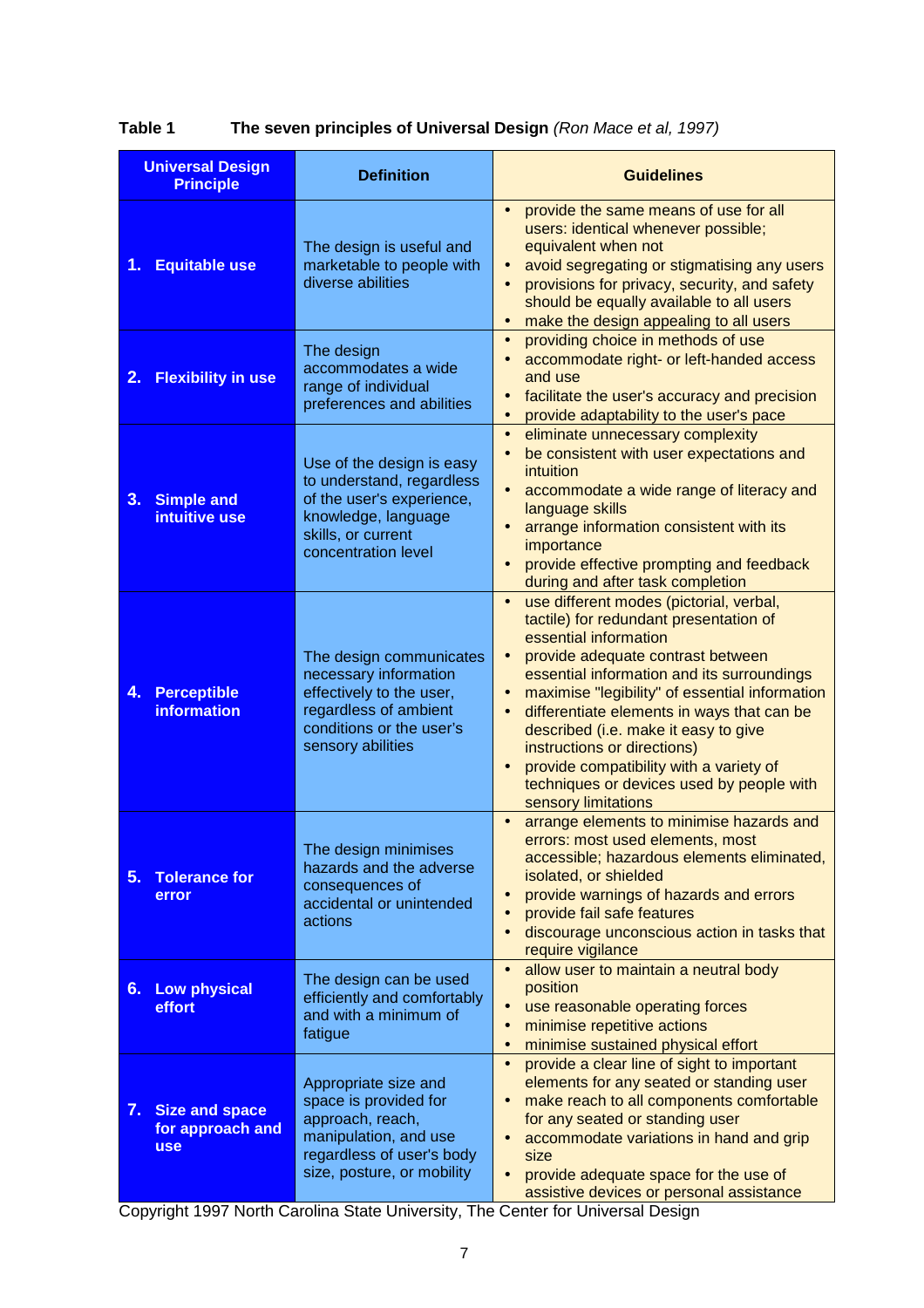#### **What is the cost of Universal Design?**

It is a common misconception that Universal Design will inflate budgets. In most cases Universal Design will add no or minimal additional costs, especially when it is addressed during planning, design and construction.

A number of studies indicate that the costs for incorporating Universal Design for private dwellings is as little as half to one per cent and for new public buildings or facilities approximately one to two per cent if planned, designed and implemented from the outset.

Another misconception relating to the cost of incorporating Universal Design is how much extra physical space is required. In many cases, it only requires rearranging and planning within existing space.

Implementing Universal Design principles can save costs, particularly in the long run, by lessening the dependence on mechanical features that require maintenance such as lifts, or retrofitting features at a later date to comply with legislation and meet community needs. Universal Design allows for greater flexibility to respond to demographic shifts, with its advantage to be accessible for all ages and abilities.

The cost of not incorporating Universal Design can be significant. Inaccessible environments limit economic, education, health, social and other opportunities for people with a disability, older people, young people, people with low literacy, and people with prams, making them more dependent on others and or socially excluded.

If Universal Design features and principles are included from the outset of a project, the building will allow access for all community members, regardless of their age and ability.

## **Regulatory framework**

Council has a responsibility under the *Disability Discrimination Act 1992* (DDA) to provide equitable dignified access to goods, services and premises used by the public.

There are a suite of regulations which buildings and developments must and or are encouraged to implement. These regulations are continuously being reviewed and updated. The below list of regulatory documents at the federal, state and local level were in place during the development of this policy statement.

#### **Australian Government**

Legal and regulatory documents which outline access requirements for the built environment in Australia are:

- *Disability Discrimination Act 1992*
- Disability (Access to Premises Buildings) Standards 2010 (Premises Standards)
- National Construction Code Series (NCC), Building Code of Australia (BCA)
- Australian and New Zealand Standards, current edition: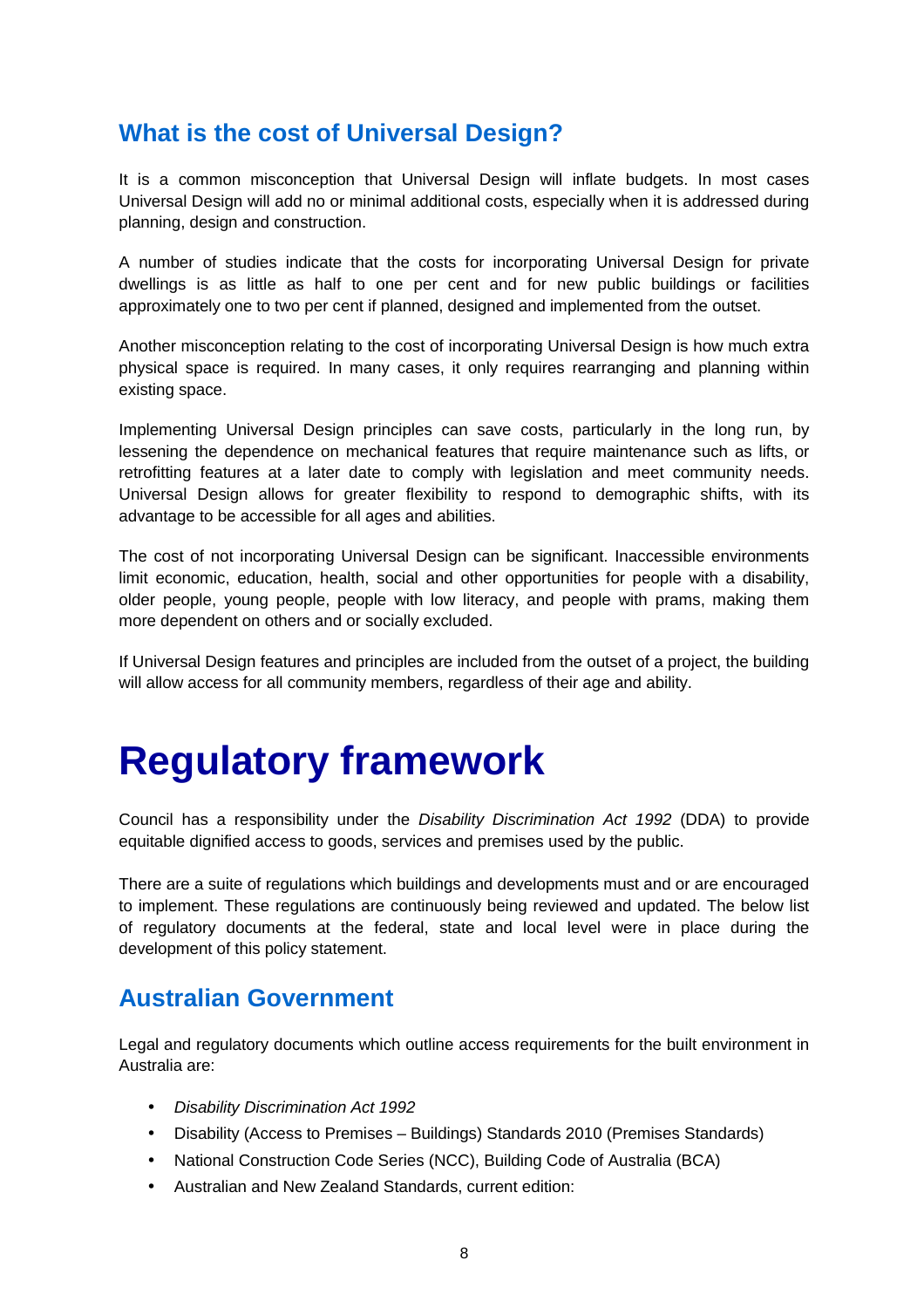- o AS1428.1-2009 Design for access and mobility Part 1: General requirements for access – New building work
- o AS1428.2-1992 (R2015) Design for access and mobility Part 2: Enhanced and additional requirements – Buildings and facilities
- o AS1428.3-1992 Design for access and mobility Part 3: Requirements for children and adolescents with physical disabilities
- o AS/NZS 1428.4.1:2009 Design for access and mobility Part 4.1: Means to assist the orientation of people with vision impairment-tactile ground surface indicators
- o AS1428.5-2010 Design for access and mobility Part 5: Communication for people who are deaf or hearing impaired
- o AS1735.12-1999 Lifts, escalators and moving walks Part 12: Facilities for persons with disabilities
- o AS/NZS 2890.6:2009 Parking facilities Part 6: Off-street parking for people with disabilities

Draft Australian Standards include:

• DR AS1428.4.2:2015 Design for access and mobility Part 4.2: Wayfinding

#### **Victorian Government**

In addition to the federal regulations, buildings in Victoria must also comply with the Victorian legislation including:

- *The Building Act 1993*
- *The Building Regulations 2006*

Under the above Victorian legislation, new buildings and renovations to buildings which require a building permit must comply with the Building Code of Australia (BCA). The BCA encompasses compliance with the Premises Standards for new buildings and some renovated buildings. It includes requirements to adhere to some parts of the above listed Australian and New Zealand Standards.

### **Hobsons Bay City Council**

Council has a responsibility under the *Disability Discrimination Act 1992* (DDA), to provide equitable dignified access to goods, services and premises used by the public. In addition to this, Council is committed to implementing the principles of Universal Design, exceeding minimum compliance for new and substantially renovated Council owned buildings and public spaces, creating accessibility for all ages and abilities.

This aligns with Council's strategic objectives and vision in Hobsons Bay 2030, the Council Plan 2017-21 as well as the Disability Access and Inclusion Strategy 2013-17. In addition, Council will continue to encourage developers and other organisations, and educate the community to implement the principles of Universal Design when constructing and/or undertaking works to private dwellings and businesses. Consideration will be given to incorporating more specific Universal Design requirements in the Hobsons Bay Planning Scheme to reflect Council's commitment.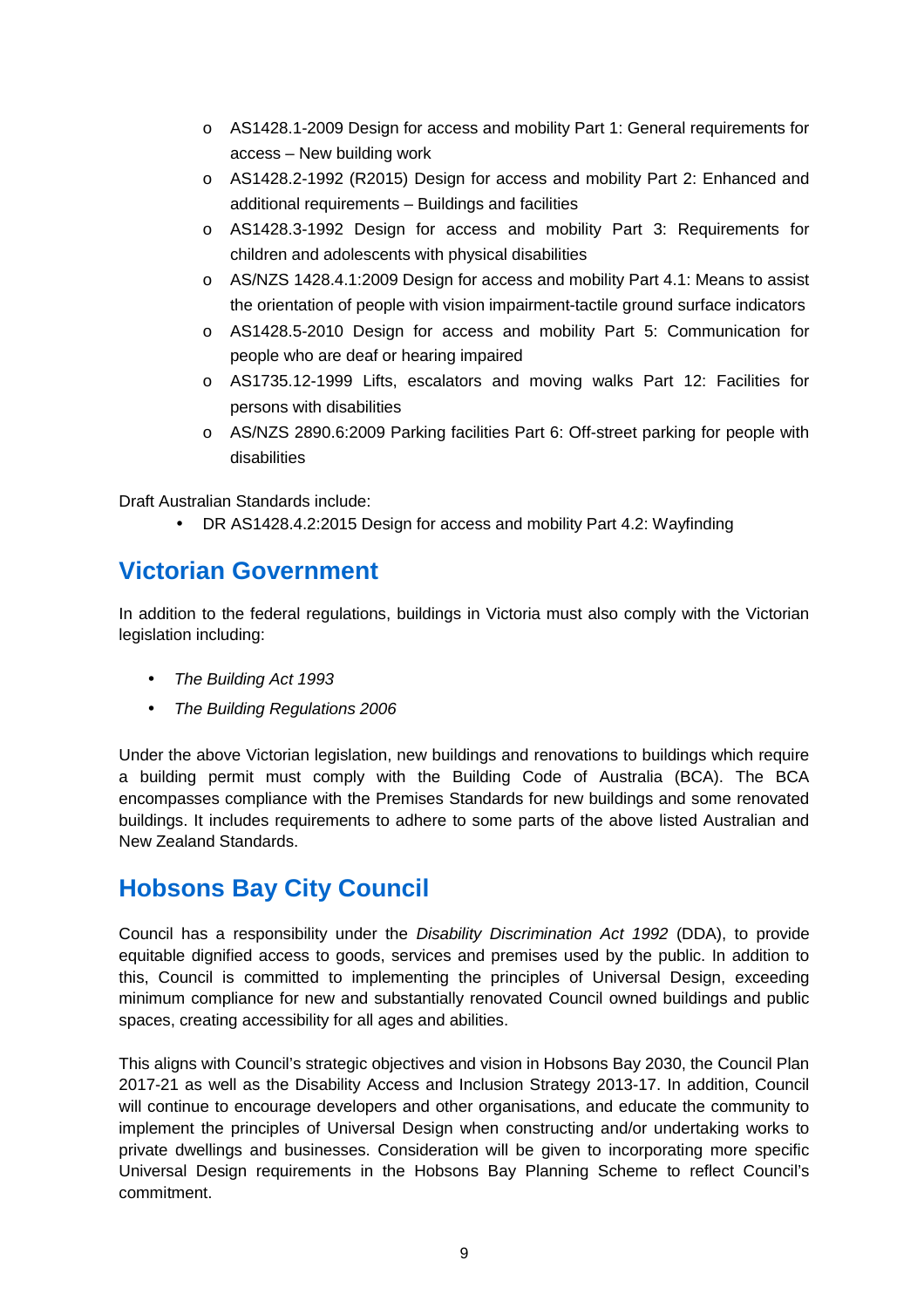# **Implementing Universal Design**

The suite of Australian Standards define the national approach to developing accessible environments and are under constant revision. As Figure 1 below indicates, under the current Australian regulations, new buildings that require a building permit to complete works (both public and private) have to comply with BCA. The BCA requires compliance with a range of access provisions under the Premises Standard of the *Disability Discrimination Act 1992* (DDA), however these provisions do not allow access for all as they are the minimum access requirements.

For example, for a new building to comply with the BCA only specific circulation routes are required to comply with AS1428.1, rather than all circulation routes. Similarly with door widths, door furniture, and other elements, compliance with AS1428.2 is not required. In addition, there are currently no standards that ensure accessible design for people with acquired brain injury or dementia.

Furthermore, the Australian Standards do not include all elements of Universal Design, what the principles of Universal Design are or how to implement them. Given this gap, the Australian Standards in isolation do not provide the access requirements needed to ensure that Council buildings and public realm are accessible for all community members. Therefore, in order to reach full access, all three levels of compliance need to be addressed in the planning stages.



**Figure 1** Levels of design compliance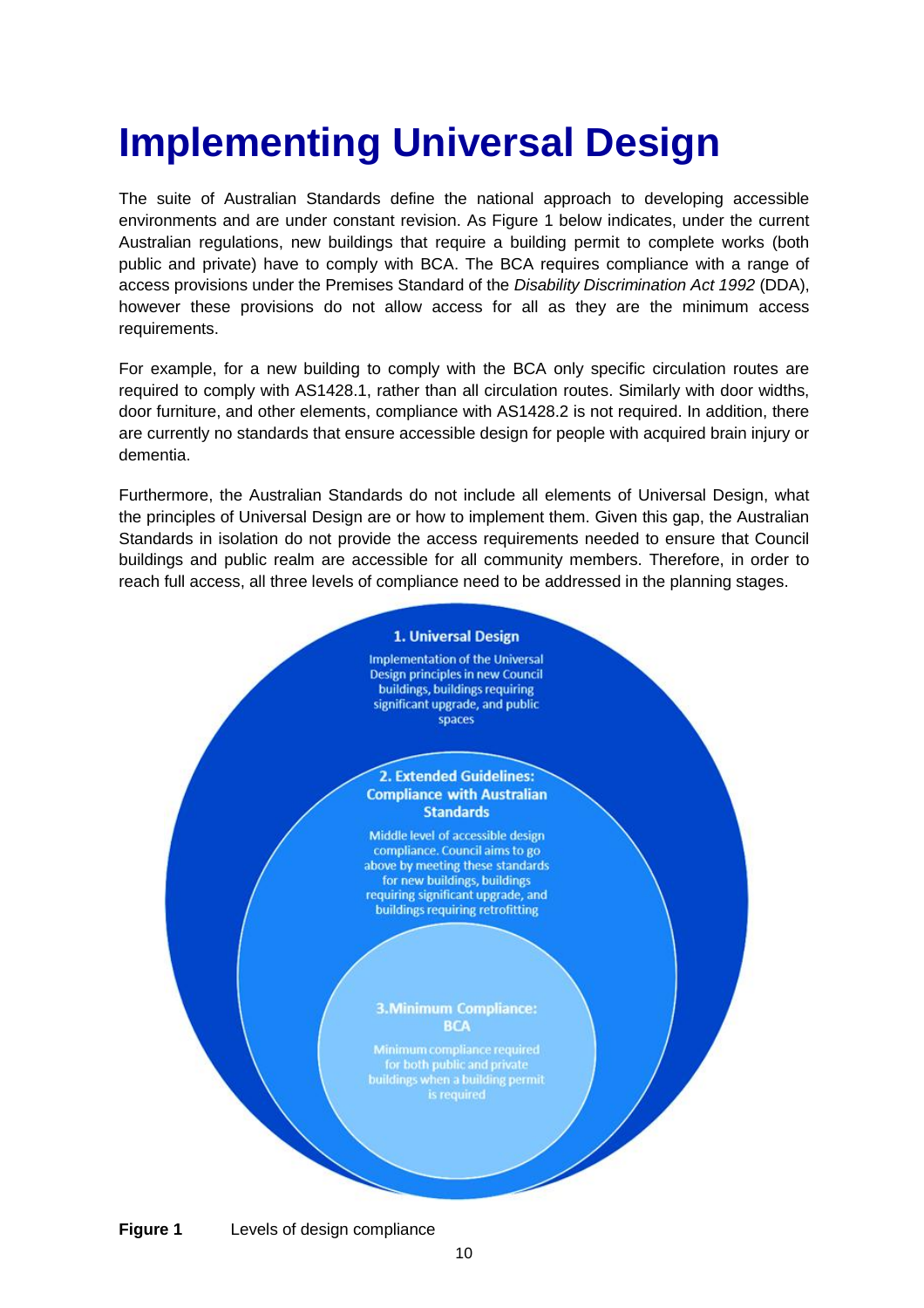### **Application of Universal Design**

To meet Council's aim for applying Universal Design in its buildings and public realm, Council will:

- 1. Ensure the principles of Universal Design are applied at the outset of every new Council building, buildings requiring significant upgrade, upgrades to existing Council owned buildings (retrofitting) and open spaces within the public realm
- 2. Ensure the project group is required to consider the need for engaging an accredited access adviser at the outset of every works project to assist in establishing the current requirements and opportunities for incorporating Universal Design
- 3. Refer to the priority features contained in this Policy Statement

To assist with implementing Universal Design, Council is committed to ensuring specific features are considered within new buildings and buildings requiring significant upgrades, and the public realm.

While Council acknowledges the level of works required on every project will differ, Council aims to incorporate the features described in Tables 2 to 5 highlighted in the following sections specifically as they relate to new buildings, buildings requiring significant upgrades, buildings requiring retrofits, and the public realm.

#### **New Council buildings and buildings requiring significant upgrades**

Below is a summary of features that Council aims to ensure are incorporated in new buildings or significant upgrades to buildings. This applies to projects with a budget **\$300,000 and above.** The project group is required to engage an accredited access advisor at the outset.

| <b>Universal Design</b><br><b>Feature</b>         | <b>Description of improvements</b>                                                                                                                                                                                                                                                                       |
|---------------------------------------------------|----------------------------------------------------------------------------------------------------------------------------------------------------------------------------------------------------------------------------------------------------------------------------------------------------------|
| <b>Car parking</b>                                | Provide the appropriate number of spaces as per building type and install<br>shared areas where there are two or more dedicated parking spaces for people<br>with disabilities. (As per AS 2890.6:2009 Parking facilities Part 6: Off-street<br>parking for people with disabilities)                    |
| <b>Continuous</b><br>accessible path of<br>travel | Provide a safe, continuous step-free accessible path of travel from transport<br>set down points, accessible parking and public streets or walkways to the<br>accessible building entrance and through the building. (As per AS1428.1 –<br>2009 CI 6)                                                    |
| <b>Ground and floor</b><br>surfaces               | A continuous accessible path of travel shall have a slip resistant surface.<br>Ensure abutting surfaces have a smooth transition, carpet to have reduced<br>level pile height, and gratings on walking surfaces are reduced but where<br>required have complying opening sizes. (As per AS1428.1 - 2009) |

**Table 2.** Universal Design features required within new buildings and buildings requiring significant upgrades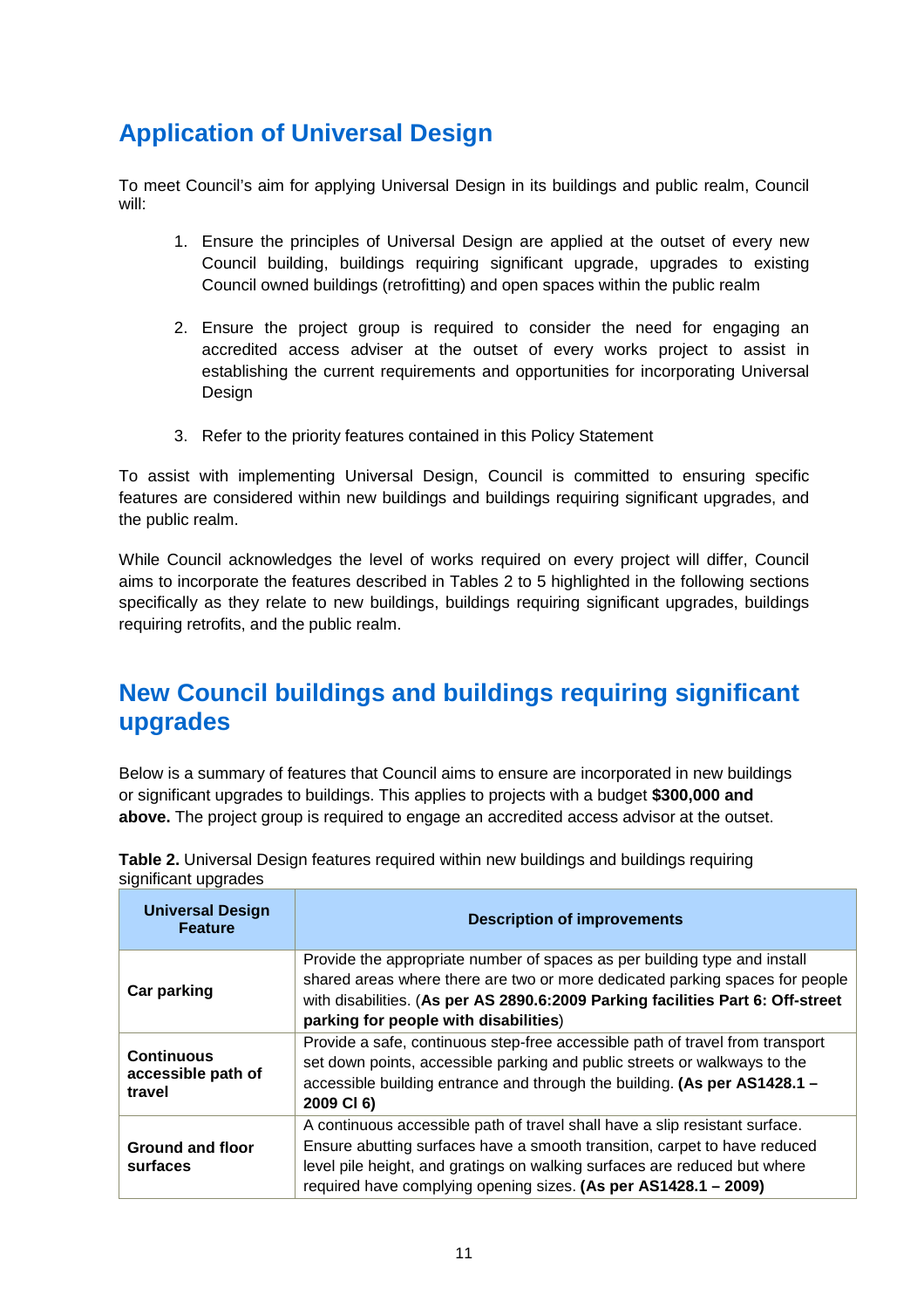| <b>Universal Design</b><br><b>Feature</b>                                       | <b>Description of improvements</b>                                                                                                                                                                                                                                                                                                                                                                                                                                    |
|---------------------------------------------------------------------------------|-----------------------------------------------------------------------------------------------------------------------------------------------------------------------------------------------------------------------------------------------------------------------------------------------------------------------------------------------------------------------------------------------------------------------------------------------------------------------|
| <b>Circulation spaces</b>                                                       | Additional allowances for increased space for stationary wheelchairs, turning<br>wheelchairs, width of path of travel and passing space. (As per AS1428.1 -<br>2009 for passing and turning spaces, and add 200mm for width of path of<br>travel)                                                                                                                                                                                                                     |
| Signage and way<br>finding                                                      | Provide signage at an appropriate height that incorporates Braille and tactile<br>markings, luminance contrast and appropriate font styles and sizes for viewing<br>by all people. (As per AS1428.1-2009 CI 8 and AS1428.2 - 1992 CI 17)                                                                                                                                                                                                                              |
| <b>Stairways</b>                                                                | Provide stairways, if required, as an alternative to ramps and lifts and include<br>features designed to provide independent access for some people with mobility<br>impairments including modification of the configuration of the steps, warning<br>strips on nosing of steps and handrails on both sides extending past the steps<br>with a continuous gripping surface. (As per AS1428.1 - 2009 CI 11, with<br>tread and riser dimensions as per AS1428.2 - 1992) |
| <b>Handrails and grab</b><br>rails                                              | Handrails shall have a circular or elliptical profile, be securely fixed, have<br>extensions and turn downs, a continuous gripping surface, and clearance<br>between the grab rail and the adjacent wall surface. (As per AS1428.1 - 2009<br>CI 12)                                                                                                                                                                                                                   |
| <b>Doorways and doors</b>                                                       | Ensuring an increased clear opening of doorways, circulation spaces at<br>doorways, luminance contrast and accessible door controls. (As per AS1428.1<br>$-2009$ Cl 13)                                                                                                                                                                                                                                                                                               |
| <b>Controls</b>                                                                 | Controls and operating mechanisms, i.e. handles and switches, shall be<br>operable with one hand and shall not require tight grasping, pinching or<br>twisting of the wrist. (As per AS1428.1-2009 CI 13.5 and 14 and AS1428.2 -<br>1992 CI 23)                                                                                                                                                                                                                       |
| <b>Contrasts</b>                                                                | Provide luminance contrast to fixtures, fittings, poles, doors, doorways, signage<br>and way finding, handrails, changes in surfaces and clear paths of travel to<br>maximise accessibility for people with a vision impairment. (As defined in<br>AS1428.1-2009 CI 4.11)                                                                                                                                                                                             |
| <b>Accessible change</b><br>room                                                | Provide accessible change rooms which include an accessible WC, adult<br>change table and hoist.(As per Changing Places - Transforming Lives<br>(Information Kit) November 2013)                                                                                                                                                                                                                                                                                      |
| <b>Auditorium and</b><br>assembly areas                                         | Provide hearing augmentation in auditoriums, and provide a podium or stage<br>which is accessible via a ramp, with space for a wheelchair and all controls and<br>facilities to be usable by a seated person. (As per AS1428.2 - 1992 CI 26)                                                                                                                                                                                                                          |
| <b>Reach ranges</b>                                                             | To provide shelves and benches at an appropriate location for both ambulant<br>people with disabilities and wheelchair users. (As per AS1428.2 - 1992 CI 22)                                                                                                                                                                                                                                                                                                          |
| <b>Furniture and</b><br>fitments                                                | Provide tables, worktops, benches and counters at an appropriate height from<br>the finished floor and clearance beneath the unit. (As per AS1428.2 - 1992 CI<br>24)                                                                                                                                                                                                                                                                                                  |
| <b>Viewing ranges</b>                                                           | Ensure all features are within comfortable common viewing zone. (As per<br>AS1428.2 - 1992 Cl 25)                                                                                                                                                                                                                                                                                                                                                                     |
| Vending machines,<br>automated library<br>return chutes and<br>similar services | Provide access at an appropriate height, with knee and foot clearance and<br>sufficient circulation space, using controls requiring minimal force, which are<br>easily identifiable by touch and sight and have a tactile surface to facilitate use<br>by a person with a vision-impairment. (As per AS1428.2 - 1992 CI 29)                                                                                                                                           |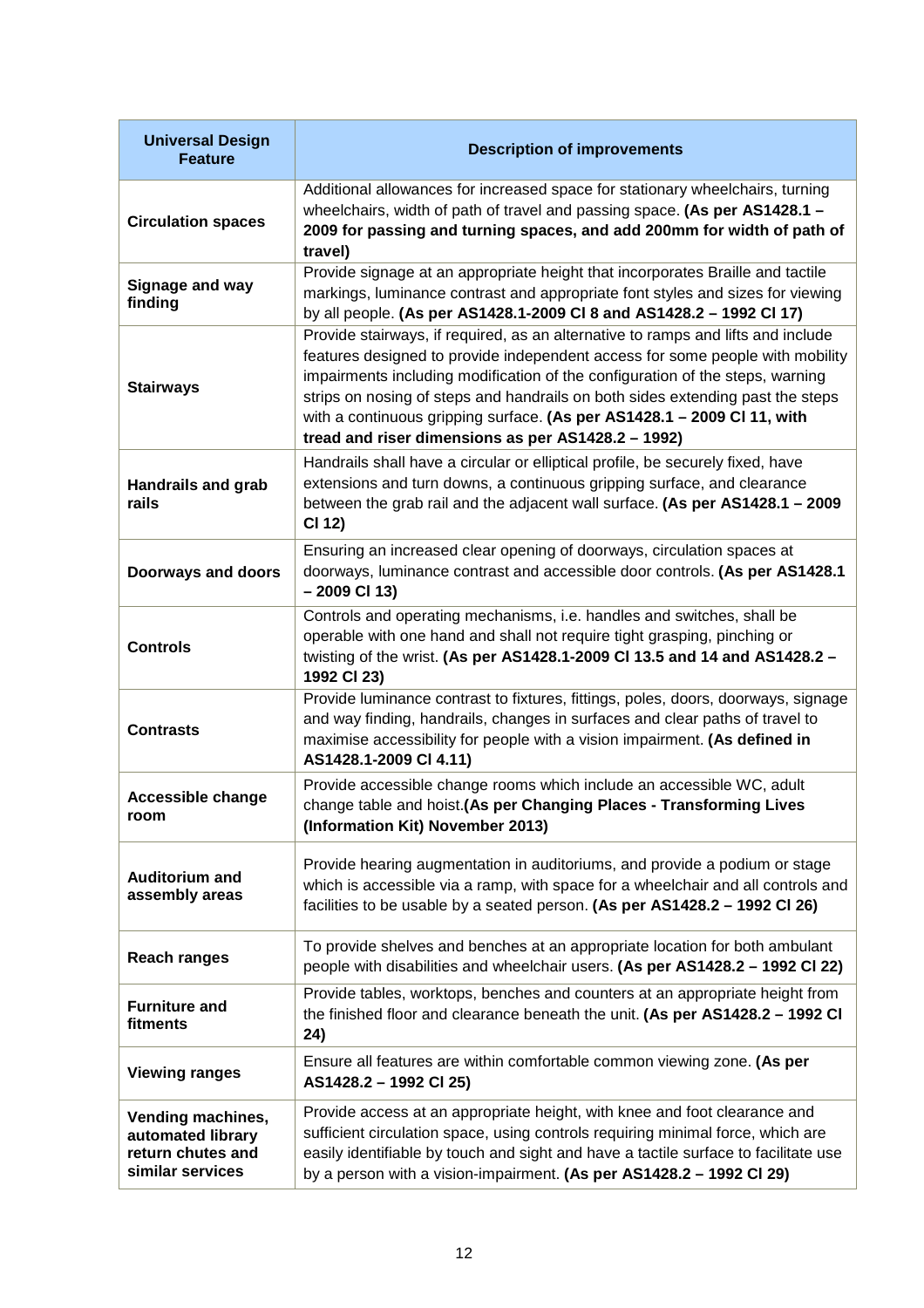| <b>Universal Design</b><br><b>Feature</b> | <b>Description of improvements</b>                                                                                                                                                                                                                                                                                                                                                                       |
|-------------------------------------------|----------------------------------------------------------------------------------------------------------------------------------------------------------------------------------------------------------------------------------------------------------------------------------------------------------------------------------------------------------------------------------------------------------|
| <b>Telephones</b>                         | Where public phones are provided within Council owned facilities, at least one<br>phone shall be provided at an accessible floor level, with clear space in front of<br>the phone and sufficient circulation space, with all operable parts within the<br>common reach zone, while being equipped with the appropriate controls for<br>people with a hearing impairment. (As per AS1428.2 - 1992 CI 30)  |
| <b>Letter boxes</b>                       | Ensure sufficient circulation space is provided at the front of the letter box and<br>the operative components are within the common reach zone. (As per<br>AS1428.2 - 1992 CI 31)                                                                                                                                                                                                                       |
| <b>Kitchens and</b><br><b>laundries</b>   | There is no typical kitchen or laundry for people with disabilities, each has to<br>be specifically designed for the users of the facility, now and into the future.<br>Consultation with users must be completed to determine the most appropriate<br>specifications to follow for each facility. (As per AS1428.2 – 1992 Appendix<br>A)                                                                |
| Hearing<br>augmentation                   | Provide assistive listening systems to aid people with hearing impairment at<br>counters connected with service provision to the public, in meeting areas<br>seating more than five participants (including auditoria, sporting venues etc.),<br>in lifts, at payphones, at intercommunication and emergency warning systems,<br>and at security barriers (e.g. library exits). (As per AS1428.5 - 2010) |

### **Upgrades to existing Council owned buildings (retrofitting)**

Below is a list of key features that Council aims to upgrade in Council owned buildings through Council's capital works program for minor capital works, building alterations and maintenance **below \$300,000.** The project group is required to consider to engage an accredited access adviser at the outset.

| <b>Universal Design</b><br><b>Feature</b>         | <b>Description of improvements</b>                                                                                                                                                                                                                                                                            |
|---------------------------------------------------|---------------------------------------------------------------------------------------------------------------------------------------------------------------------------------------------------------------------------------------------------------------------------------------------------------------|
| Car parking                                       | Ensure the appropriate number of accessible parking spaces are provided and<br>displayed.<br>(As per Disability (Access to Premises - Buildings) Standards 2010 - table<br>D3.5)                                                                                                                              |
| <b>Continuous</b><br>accessible path of<br>travel | Provide a safe, continuous step-free accessible path of travel from transport<br>set down points, accessible parking, and public streets or walkways to the<br>accessible building entrance. (As per AS1428.1 - 2009 Design for access<br>and mobility - general requirements for access - New building work) |
| <b>Accessible entrance</b>                        | Provide a safe, slip resistant, wide, level, step free access with self opening<br>doors for use by all people.<br>(As per AS1428.1 - 2009 Design for access and mobility - general<br>requirements for access - New building work)                                                                           |

**Table 3.** Universal Design features required within existing buildings requiring upgrades (retrofitting)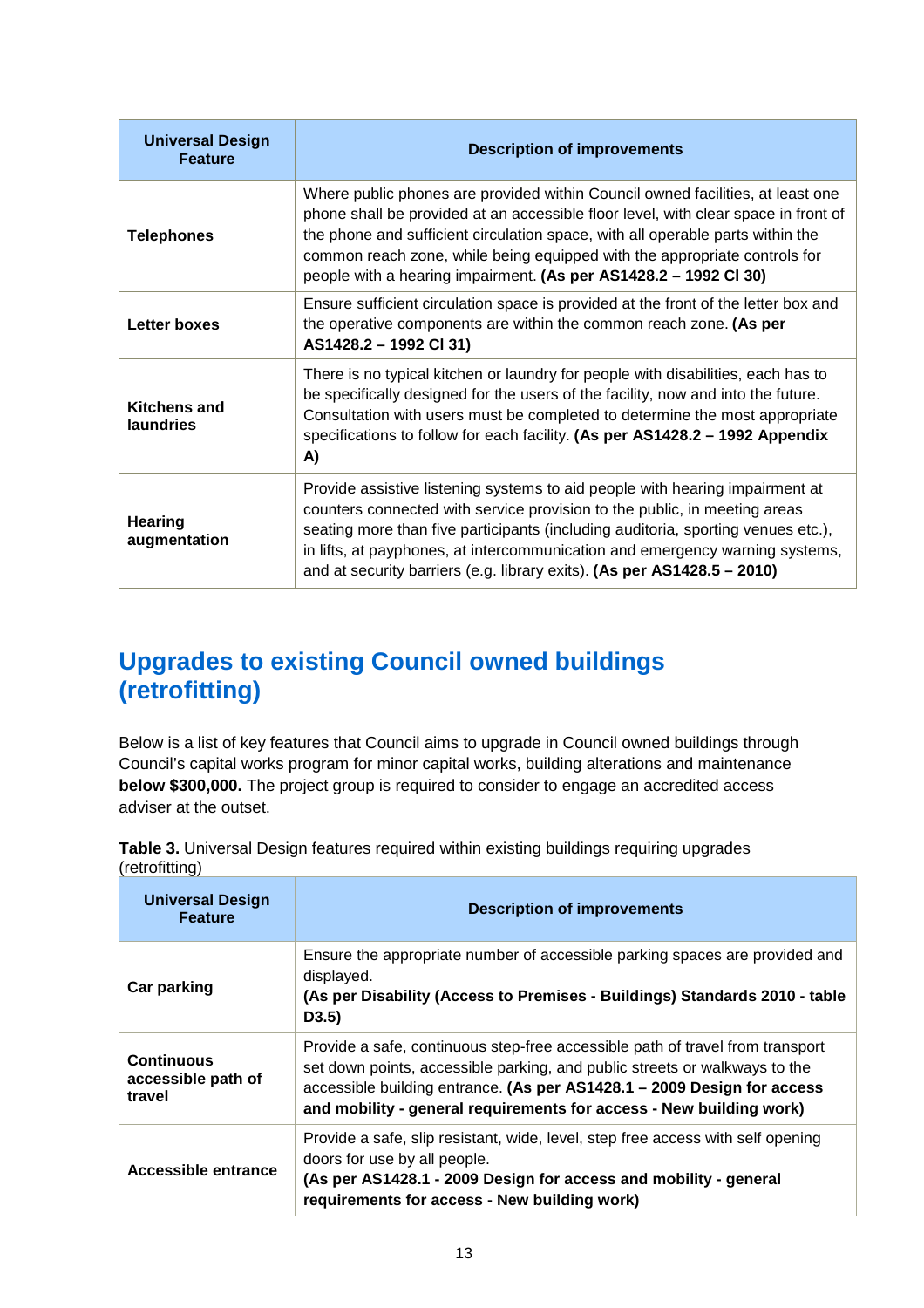| <b>Universal Design</b><br><b>Feature</b> | <b>Description of improvements</b>                                                                                                                                                                                                                                                                                                          |
|-------------------------------------------|---------------------------------------------------------------------------------------------------------------------------------------------------------------------------------------------------------------------------------------------------------------------------------------------------------------------------------------------|
| Unisex accessible<br>toilet               | Provide an accessible toilet if one does not currently exist.<br>(As per AS1428.1 - 2009 Design for access and mobility - general<br>requirements for access - New building work)                                                                                                                                                           |
| Luminance contrast                        | Provide luminance contrasts on steps, doorways, fixtures and fittings, and<br>changes in surface to assist with a clear path of travel.<br>(As per AS1428.1 - 2009 Design for access and mobility - general<br>requirements for access - New building work)                                                                                 |
| Signage and way<br>finding                | Provide signage and way finding elements that are clear, concise, and easy to<br>read and display the blue international symbol for access, as appropriate<br>(include Braille and tactile markings where appropriate).<br>(As per AS1428.1 - 2009 Design for access and mobility - general<br>requirements for access - New building work) |

#### **Public realm**

Public realm refers to all external spaces accessible to the public that are owned or managed by Council. Council is directly responsible for the planning, design, improvement and maintenance of specific aspects of the public realm such as residential streetscapes, activity centres, parks, open space, shared pathways and playgrounds.

Barriers within the natural environment restrict people with a disability and their families to conduct their lives in a spontaneous and unplanned manner. Where possible Council will endeavour to make the local natural environment accessible for all.

At the time of writing this Policy Statement Council's Open Space Strategy was under development. A key priority action of this strategy will be to develop Urban Design Guidelines and an Integrated Design Manual that will articulate the specific design standards for fixtures and types of infrastructure in the public realm. This work is proposed to be undertaken in 2018- 19, following the adoption of the Open Space Strategy.

This Policy Statement will apply the principles below in the design of parks, reserves and play spaces as well as guide the development of design standards to ensure all types of furniture, fixtures and pavements surfaces within the public realm are appropriately designed to support access for all.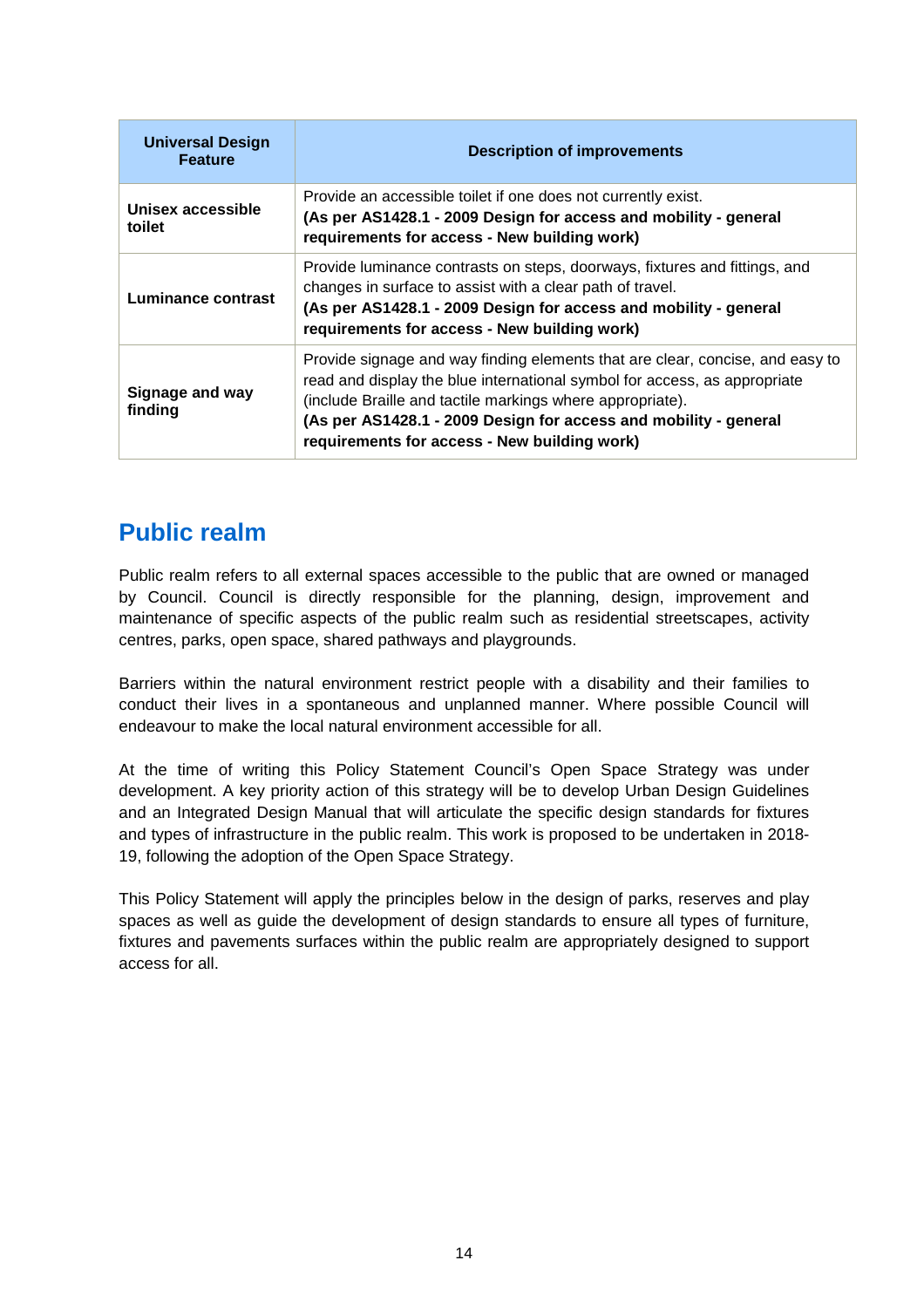#### **Parks and reserves**

While the size, use and level of amenity for each park or reserve may vary, the following key principles will be considered when designing for improved or new open spaces.

| <b>Universal Design</b><br><b>Principle</b> | <b>Description of improvements</b>                                                                                                                                                                                                                                                                                                                                                                                                                                                                                                     |
|---------------------------------------------|----------------------------------------------------------------------------------------------------------------------------------------------------------------------------------------------------------------------------------------------------------------------------------------------------------------------------------------------------------------------------------------------------------------------------------------------------------------------------------------------------------------------------------------|
| <b>Connections</b>                          | All elements within parks and gardens should be connected via a continuous<br>accessible path of travel, for example, car parking, toilets, buildings, play<br>areas, drinking fountains and seating                                                                                                                                                                                                                                                                                                                                   |
| Park approach and<br>entry                  | Parks and gardens require approach routes for both vehicles and<br>pedestrians. These should be well signed with entry points that users can<br>easily find. Entry points should be easily identifiable and incorporate effective<br>contrasts to the background area                                                                                                                                                                                                                                                                  |
| <b>Pathways</b>                             | Continuous accessible paths of travel free from obstacles should be provided<br>to all installations in parks and gardens including all play spaces and<br>activities. They should incorporate alternatives to steps, be firm, stable<br>and slip resistant and avoid excessive slopes and cross falls wherever<br>possible. Ramps with appropriate gradients, kerbs, handrails, landing and<br>resting points should be provided where slopes cannot be avoided                                                                       |
| Scenic vista and<br>observation areas       | Observation areas along paths should be designed so that people who stop<br>to enjoy the scene do not obstruct the path. Spaces should be provided<br>beside, but connected to the path, for effective use by everyone                                                                                                                                                                                                                                                                                                                 |
| <b>Furniture and resting</b><br>places      | Rest and picnic areas should include seating with backs and armrests, tables<br>with extended ends or clear spaces to allow for a person using a wheelchair<br>to move underneath or to clip on a child restraint                                                                                                                                                                                                                                                                                                                      |
| <b>Barbecues</b>                            | Barbecues must be useable by everyone with controls at the front of the hot<br>plate. A level bench top next to the hotplate must be provided. Barbecues<br>should be located off, but connected to, a continuous accessible path of<br>travel, as well as being close to other important facilities such as toilets and<br>play spaces                                                                                                                                                                                                |
| <b>Shade and shelters</b>                   | Where picnic and rest areas incorporate structures, such as a rotunda, there<br>should be level or step free access available, as an alternative to stairs                                                                                                                                                                                                                                                                                                                                                                             |
| <b>Toilets</b>                              | If toilets and change rooms are provided they should be available for use by<br>everyone. In addition to male and female areas, unisex accessible toilets,<br>showers and change rooms are required as these can be effectively used by<br>children as well as adults and carers, including people with a range of access<br>challenges                                                                                                                                                                                                |
| <b>Drinking water</b><br>access             | The availability of drinking water for both people and animals is important.<br>Children and adults as well as people using assistance animals will require<br>access to drinking fountains, bowls or other ways of obtaining drinking water.<br>Drinking fountains that are easy to reach, have large lever handles for<br>operation and incorporate a low level drinking bowl for an assistance<br>animal support access for everyone. A firm, slip resistant surface around the<br>installation to support access is also important |

**Table 4.** Universal Design principles within parks and reserves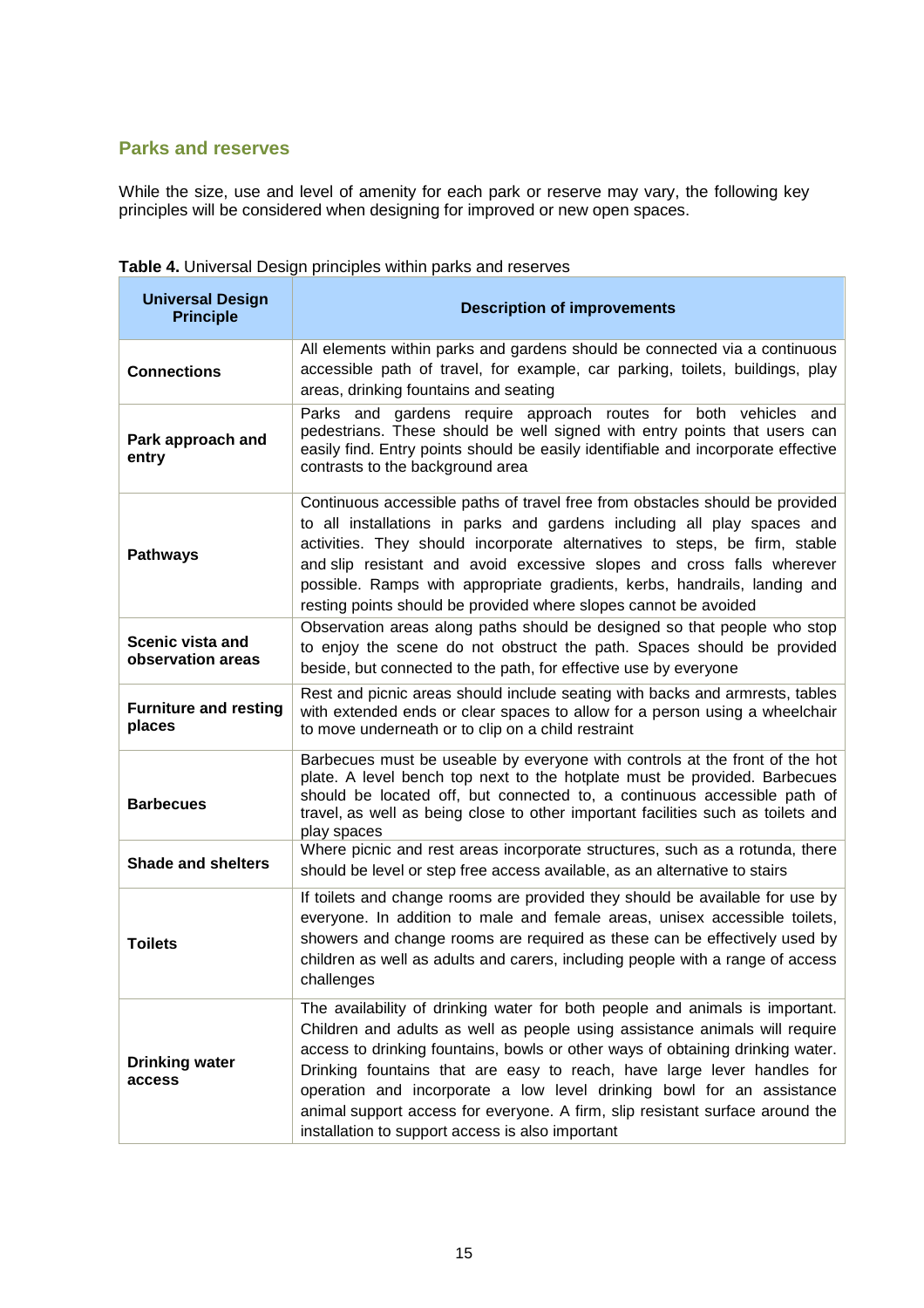| <b>Universal Design</b><br><b>Principle</b> | <b>Description of improvements</b>                                                                                                                                                                                                                                                                                                                                                                      |
|---------------------------------------------|---------------------------------------------------------------------------------------------------------------------------------------------------------------------------------------------------------------------------------------------------------------------------------------------------------------------------------------------------------------------------------------------------------|
| Park signage                                | It is important to ensure that everyone can effectively interpret and use the<br>different types of signage within the environment. Accessible signage<br>incorporates the positive elements of traditional signage as well as<br>alternatives such as Braille, tactile and audio elements and gives<br>consideration to a number of other key components that impact on<br>accessibility and usability |

#### **Public play spaces**

Council has a current Play Space Strategy 2013-23 that identifies all existing play space locations and areas in need of new play spaces. Play spaces are currently categorised as either Local or Destination Play Spaces. Similar to the Open Space Hierarchy the extent, size and number of play elements and equipment may vary based on the type of play space and its function.

The following key Universal Design principles will be considered when designing for improved or new public play spaces.

| <b>Universal Design</b><br><b>Principle</b> | <b>Description of improvements</b>                                                                                                                                                                                                                                                                                      |
|---------------------------------------------|-------------------------------------------------------------------------------------------------------------------------------------------------------------------------------------------------------------------------------------------------------------------------------------------------------------------------|
| <b>Equity and inclusion</b>                 | Play environments designed to be fair as well as socially and physically<br>inclusive, allowing everyone to participate equitably and as independently as<br>possible                                                                                                                                                   |
| <b>Smart</b>                                | Play environments designed to be understandable, intuitive, and<br>developmentally appropriate, providing opportunities for everyone to discover<br>and demonstrate that they are smart, capable, able to take risks and be<br>successful.                                                                              |
| Independent                                 | Play environments that communicate information in multiple sensory modes<br>support the development of the whole child and the independent participation of<br>everyone in play                                                                                                                                         |
| <b>Safe</b>                                 | All play spaces will be designed to be compliant with Australian safety<br>standards and address physical, social, and emotional needs.<br>Safe environments allow children of all abilities to develop their skills through<br>fun and challenging play opportunities and to take developmentally appropriate<br>risks |
| Active                                      | Play environments designed to offer various degrees of challenge and<br>alternatives to extraneous, sustained physical effort allow everyone to<br>participate more actively in stimulating physical and social play                                                                                                    |
| Comfortable                                 | Play environments designed for the comfortable use and movement of<br>individuals with diverse abilities, allowing everyone to participate in play more<br>independently and equally                                                                                                                                    |

#### **Table 5.** Universal Design principles within public play spaces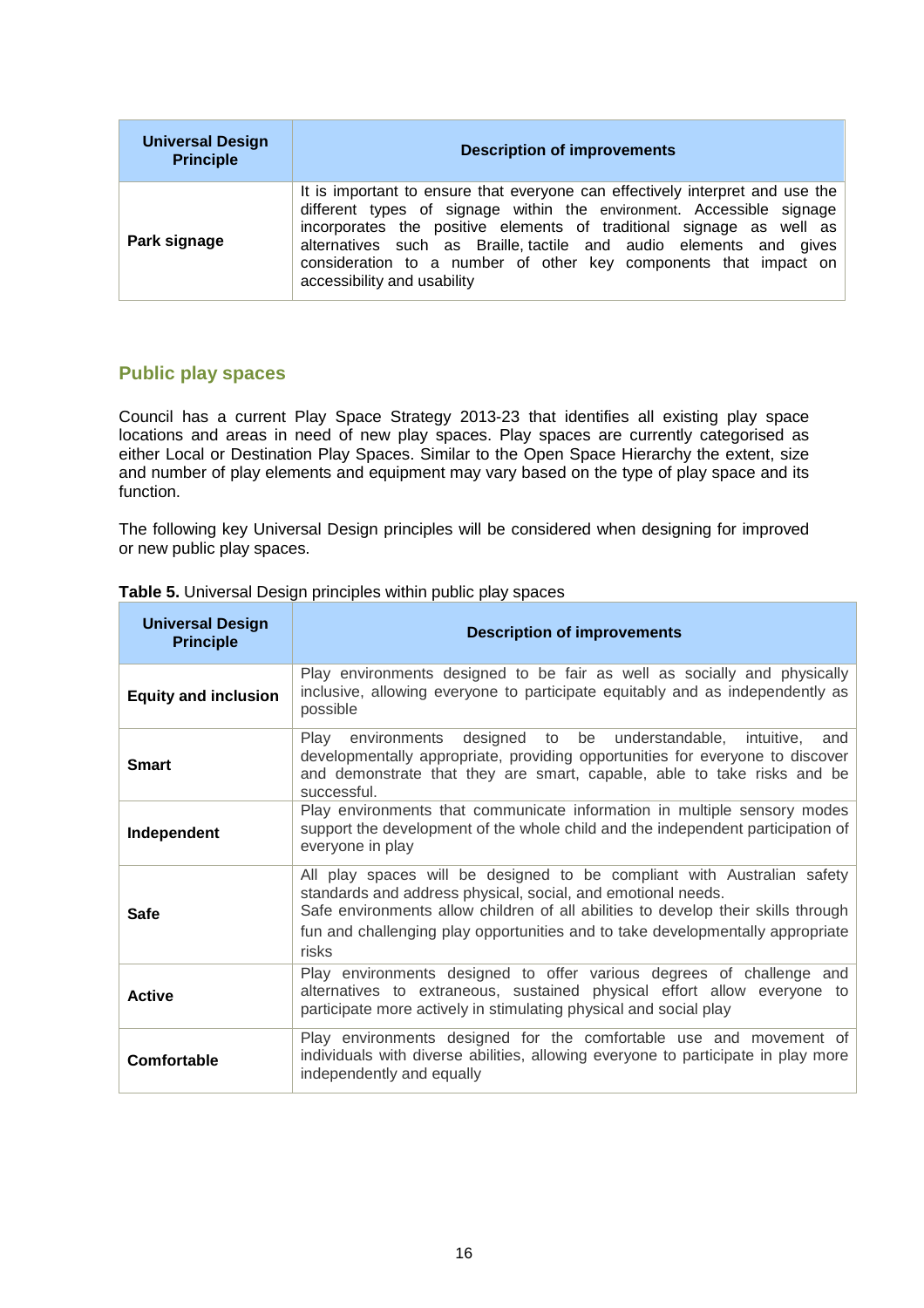#### **Implementation plan**

The Policy Statement has been developed with input from across Council with the support of universal design experts.

Implementation will be achieved by embedding Universal Design principles into project management, planning, budgeting and decision making, monitoring and evaluating progress and outcomes, and driving continuous improvement in Council processes.

Implementation will work towards achieving the statement's vision for Universal Design and access for all in Hobsons Bay. In order to achieve this Council will:

- form a cross Council working group to champion the principles of Universal Design, keeping the intent of the policy statement relevant, build internal capacity, manage Australian Standard changes, share information and monitor learnings from project delivery
- consult project teams to identify key Universal Design issues and opportunities, and clarify Council's role and responsibilities
- establish internal project management processes and guidelines
- develop practical tools that will be used to apply Universal Design principles to Council planning, budgeting and decision making such as guidance materials (e.g. developer checklists) and updated reporting requirements (e.g. Project Plan templates)
- facilitate Universal Design training for Council staff to build internal capacity, knowledge and advocacy



**Figure 2**: Universal Design Policy Statement Implementation plan